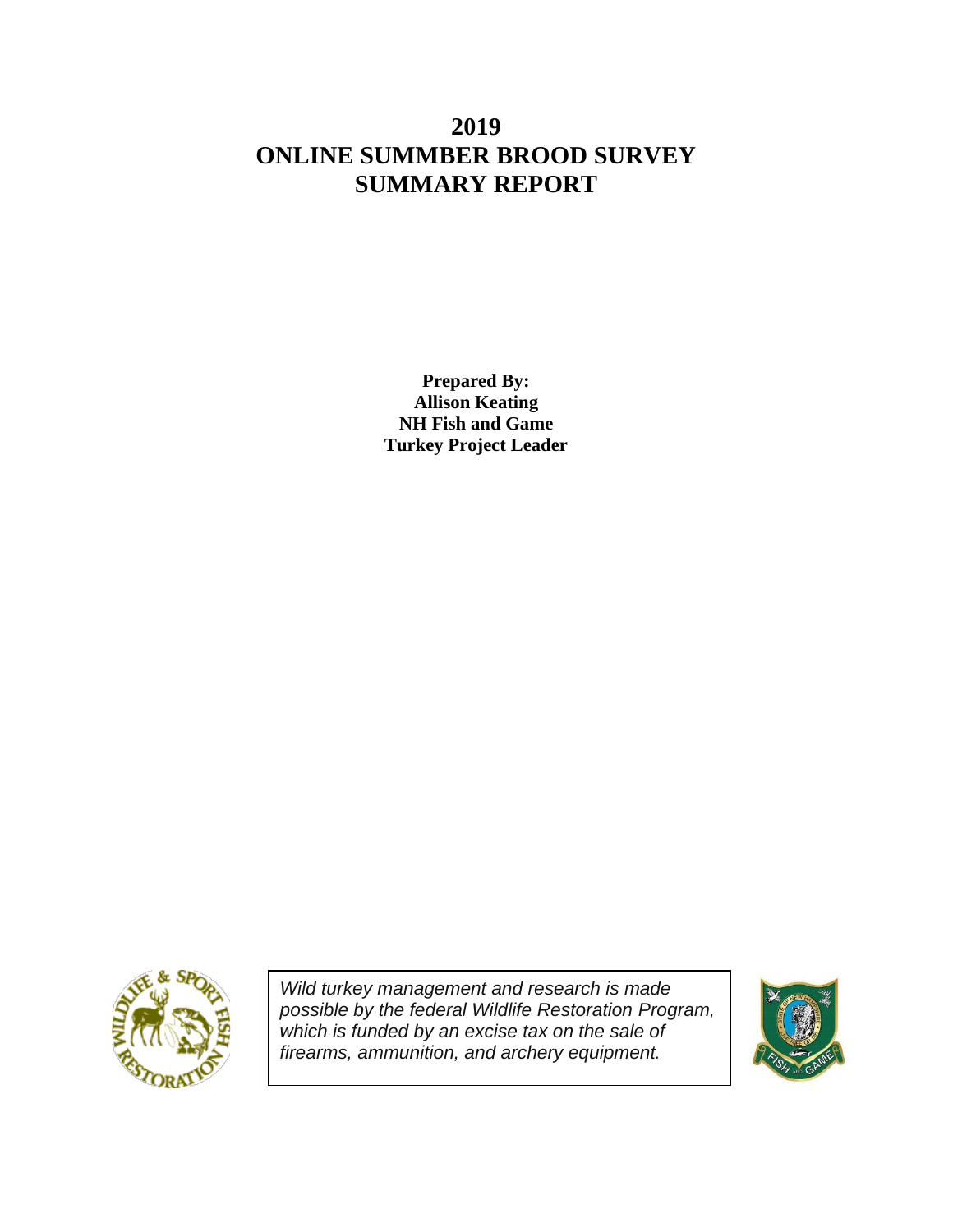# Introduction

Many thanks to all the people throughout New Hampshire who submitted sightings of wild turkey broods in 2019. The results of the survey summarized here will help the NH Fish and Game Department keep track of the status and reproductive success of the wild turkey population around the state. This was the 9<sup>th</sup> year of the internet-based turkey brood survey which covers observations made statewide between June 1 and August 31.

# Number of Broods Reported

There were 713 brood observation reports from this year's 2019 Summer Brood Survey (Table 1). As in previous years the most brood sighting reports (438 or 61.43% of the total) were from the Southeast Region, primarily because this region has the highest turkey density and also the highest human density to report turkey broods. The North Region and the White Mountain Region had a combined total of only 5.89% of the statewide total of brood observation reports. This is understandable because these two regions have the least amount of people, and the least amount of turkeys and turkey habitat.

Of the states 18 wildlife management units, those with the most brood sighting reports were from: unit M at 35.62%, unit L at 13.88% and unit K at 11.92% (Table 2).

| <b>Region</b>    | # of Brood Reports | % of Total | <b>WMU's Covered</b> |
|------------------|--------------------|------------|----------------------|
| North            | 28                 | 3.93%      | A,B,C1,C2            |
| White Mtn.       | 14                 | 1.96%      | E,F                  |
| Conn. River      | 42                 | 5.89%      | D1,D2,G              |
| E. Central       | 94                 | 13.18%     | J1,J2                |
| Southwest        | 97                 | 13.60%     | H1, H2, I1, I2       |
| Southeast        | 438                | 61.43%     | K.L.M                |
| <b>Statewide</b> | 713                |            |                      |

**Table 1. Number and Percent of Brood Observations by Region (Summer 2019)**

# **Table 2. Number and Percent of Brood Observations by WMU's (Summer 2019)**

|                 | Number of           |              |                | <b>Number of</b>    |              |
|-----------------|---------------------|--------------|----------------|---------------------|--------------|
| <b>Wildlife</b> | <b>Brood</b>        | $%$ of       | Wildlife       | <b>Brood</b>        | $%$ of       |
| Mgt. Unit       | <b>Observations</b> | <b>Total</b> | Mgt. Unit      | <b>Observations</b> | <b>Total</b> |
| A               | 16                  | 2.24%        | H1             | 22                  | 3.09%        |
| B               |                     | 0.98%        | H <sub>2</sub> | 26                  | 3.65%        |
| C <sub>1</sub>  | $\theta$            | 0.00%        | I <sub>1</sub> | 30                  | 4.21%        |
| C <sub>2</sub>  | 5                   | 0.70%        | I2             | 19                  | 2.66%        |
| D <sub>1</sub>  | 4                   | 0.56%        | J <sub>1</sub> | 14                  | 1.96%        |
| D2              | 8                   | 1.12%        | J2             | 80                  | 11.22%       |
| E               | 3                   | 0.42%        | K              | 85                  | 11.92%       |
| F               | 11                  | 1.54%        |                | 99                  | 13.88%       |
| G               | 30                  | 4.21%        | M              | 254                 | 35.62%       |

Number of Poults Per Hen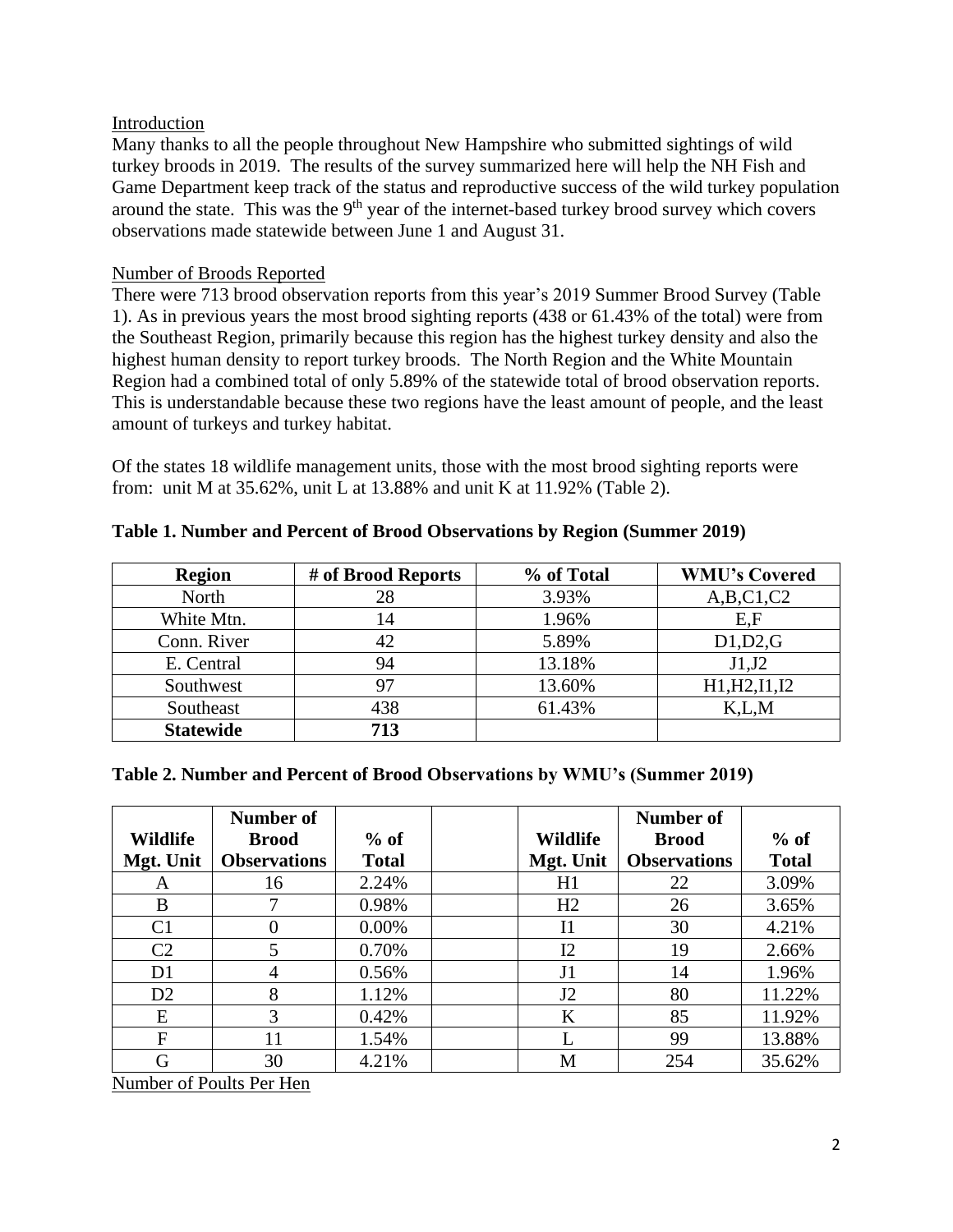The six regions of the state were compared for the month of August because at this time the poults are larger and more readily seen and counted, and most attrition of young turkeys has already occurred. The southwest region had the highest poults per hen average of 4.55. The Connecticut River region had the lowest poults per hen average of 1.47 this year (Table 3).

For the state as a whole, the average was 3.23. This is down compared to last year (4.15) but similar to the previous year in 2017 when poults per hen average was 3.32. The highest average was the first year of the survey in 2011 with 4.38 poults per hen. (Table 4).

| <b>Region</b> | Number of<br><b>Hens</b> | Number of<br><b>Poults</b> | <b>Poults per Hen</b><br><b>Average</b> | <b>Number of</b><br>reports |
|---------------|--------------------------|----------------------------|-----------------------------------------|-----------------------------|
| North         | 35                       | 130                        | 3.71                                    | 15                          |
| White Mtn.    | 14                       | 43                         | 3.07                                    |                             |
| Conn. River   | 79                       | 116                        | 1.47                                    | 30                          |
| E. Central    | 82                       | 255                        | 3.11                                    | 32                          |
| Southwest     | 87                       | 396                        | 4.55                                    | 38                          |
| Southeast     | 342                      | 1121                       | 3.28                                    | 137                         |
| (Statewide)   | 639                      | 2061                       | 3.23                                    | 258                         |

**Table 3. Regional and Statewide Poults per Hen Average (August 2019)**

#### **Table 4. Statewide Productivity during August 2011-2019**

|      | <b>Poults per Hen</b> |
|------|-----------------------|
| Year | Average               |
| 2011 | 4.38                  |
| 2012 | 3.90                  |
| 2013 | 3.33                  |
| 2014 | 3.40                  |
| 2015 | 3.90                  |
| 2016 | 2.97                  |
| 2017 | 3.32                  |
| 2018 | 4.15                  |
| 2019 | 3.23                  |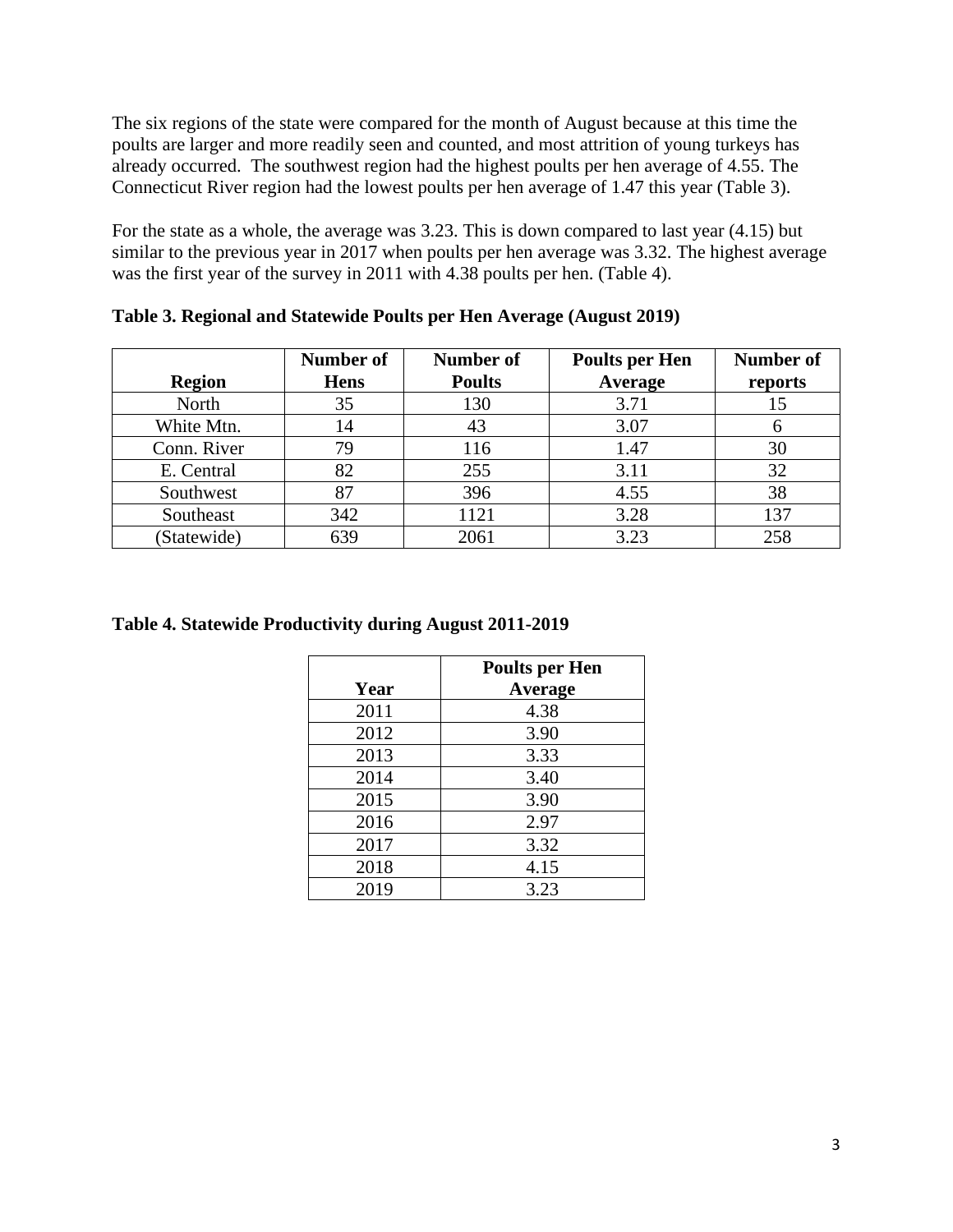# Estimated Hatching Periods

Hatching began to take place over the Memorial Day holiday into the beginning of June with 20.57% of hatching occurring between May 26 – June 8. The majority of hatching occurred between June 9- June 22 (26.05%) and June 23- July 6 (24.41%) when over half of all young hatched. (Table 5).

Regionally the average hatching varied from June 20 to June 28. The average hatching date statewide was June 22 which is very similar to the previous two years statewide average which was June 20, 2018 and June 21, 2017 (Table 6).

| Time period             | <b>Total Number of Poults</b> | % of Total |
|-------------------------|-------------------------------|------------|
| May $1 -$ May 11        | 28                            | 0.60%      |
| May $12 -$ May 25       | 236                           | 5.03%      |
| May $26 -$ June 8       | 965                           | 20.57%     |
| June $9 -$ June 22      | 1222                          | 26.05%     |
| June $23 -$ July 6      | 1145                          | 24.41%     |
| July 7 - July 20        | 814                           | 17.35%     |
| July $21 -$ August 3    | 205                           | 4.37%      |
| August $4 -$ August 17  | 76                            | 1.62%      |
| August $18 -$ August 31 |                               | 0.00%      |

**Table 5. Estimated Percentage of Poults Hatched by 2-Week Periods (Summer 2019)**

| Table 6. Regional and Statewide Average Hatching Dates by Year |  |  |
|----------------------------------------------------------------|--|--|
|----------------------------------------------------------------|--|--|

|      | <b>North</b> | <b>White Mtn</b> | CT           | E. Central | <b>Southwest</b> | <b>Southeast</b> | <b>Statewide</b> |
|------|--------------|------------------|--------------|------------|------------------|------------------|------------------|
|      |              |                  | <b>River</b> |            |                  |                  |                  |
| 2011 | June 13      | June 17          | June 15      | June 10    | June 7           | June 7           | June 8           |
| 2012 | June 11      | June $14$        | June 23      | June $12$  | June 12          | June $15$        | June 15          |
| 2013 | July 7       | June 28          | June 27      | June 23    | June 30          | June $24$        | June 25          |
| 2014 | June $23$    | June $20$        | June 22      | June 18    | June $15$        | June $20$        | June 19          |
| 2015 | June 19      | June $16$        | June 17      | June 19    | June $20$        | June 19          | June 19          |
| 2016 | June 29      | June 19          | June 19      | June 19    | June 18          | June 19          | June 19          |
| 2017 | June 30      | June $25$        | June 26      | June $25$  | June $25$        | June 19          | June 21          |
| 2018 | June 16      | June 19          | July 5       | June $15$  | June 23          | June 18          | June 20          |
| 2019 | June 27      | June 28          | June 26      | June 24    | June 24          | June 20          | June 22          |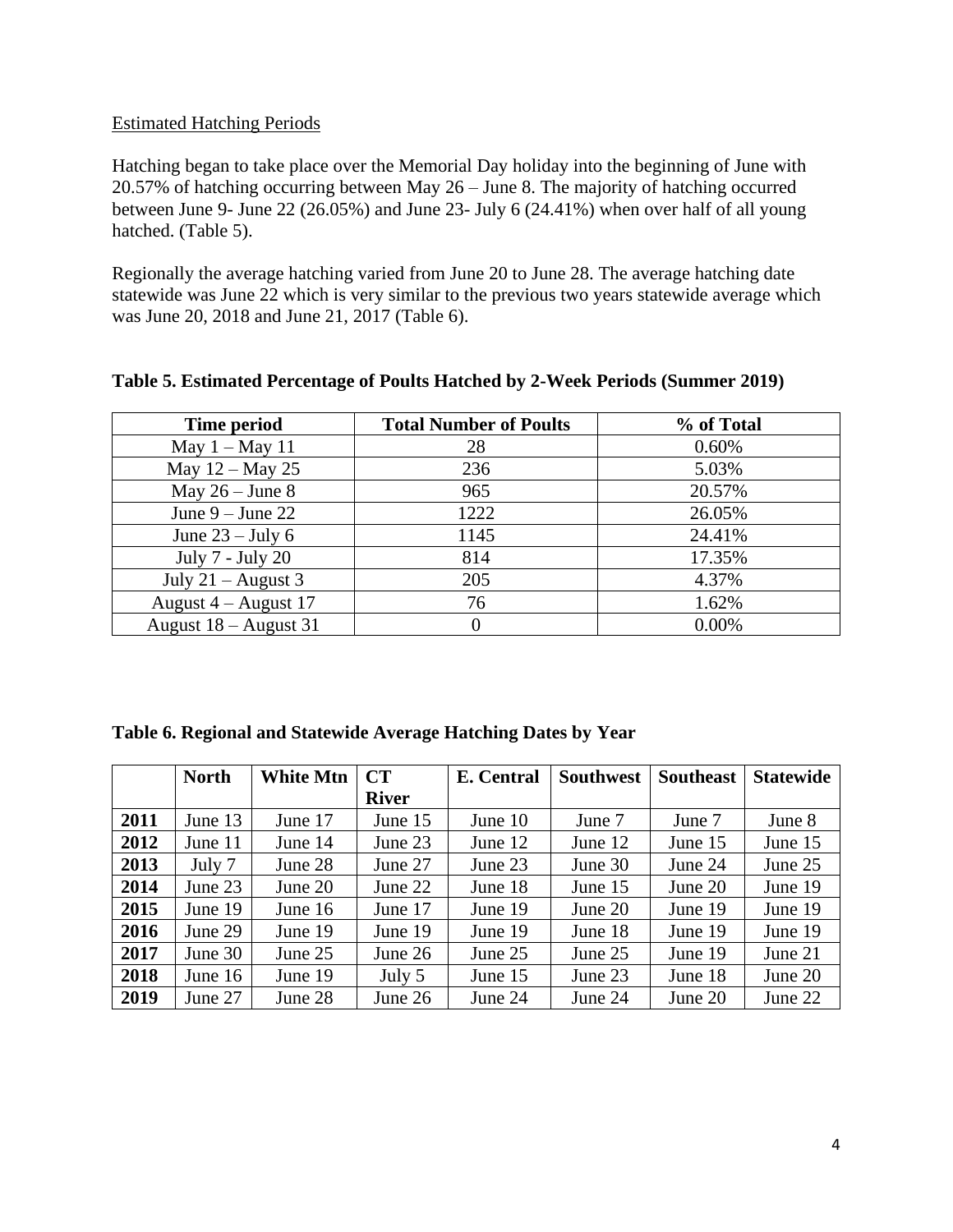#### Towns with the Most Observations

A total of 17 towns reported 10 or more broods during summer 2019. The top three towns were: Dover (29 broods), Londonderry (23 broods) and Bedford (18 broods). All three of these towns are in the southern part of the state where both the turkey population and human population are highest. (Table 7).

There were 18 towns which recorded 100 or more total turkeys (hens and poults combined). The following towns recorded the highest number of turkeys observed (Table 8): Dover (255), Londonderry (236), and Auburn (172).

| <b>Town</b>      | # of Observations | <b>Town</b> | # of                |
|------------------|-------------------|-------------|---------------------|
|                  |                   |             | <b>Observations</b> |
| Auburn           | 11                | Londonderry | 23                  |
| <b>Barnstead</b> | 10                | Merrimack   | 15                  |
| Barrington       | 14                | Newton      | 10                  |
| Bedford          | 18                | Pelham      |                     |
| Concord          | 13                | Salem       | 13                  |
| Derry            | 14                | Seabrook    | 10                  |
| Dover            | 29                | Stratham    | 13                  |
| Goffstown        | 10                | Weare       |                     |
| Lebanon          |                   |             |                     |

# **Table 7. Towns with 10 or More Brood Observations (Summer 2019)**

# **Table 8. Towns with 100 or More Total Turkeys (Hens and Poults) Observed per Town (Summer 2019)**

| <b>Town</b>    | <b>Total Turkeys</b> | <b>Town</b>   | <b>Total</b>   |
|----------------|----------------------|---------------|----------------|
|                |                      |               | <b>Turkeys</b> |
| Atkinson       | 104                  | Londonderry   | 236            |
| Auburn         | 172                  | Merrimack     | 140            |
| Barrington     | 148                  | Newton        | 102            |
| <b>Bedford</b> | 110                  | North Hampton | 111            |
| Derry          | 113                  | Pelham        | 108            |
| Dover          | 255                  | Salem         | 129            |
| Fremont        | 113                  | Seabrook      | 132            |
| Goffstown      | 127                  | Somersworth   | 146            |
| Lee            | 101                  | Stratham      | 137            |